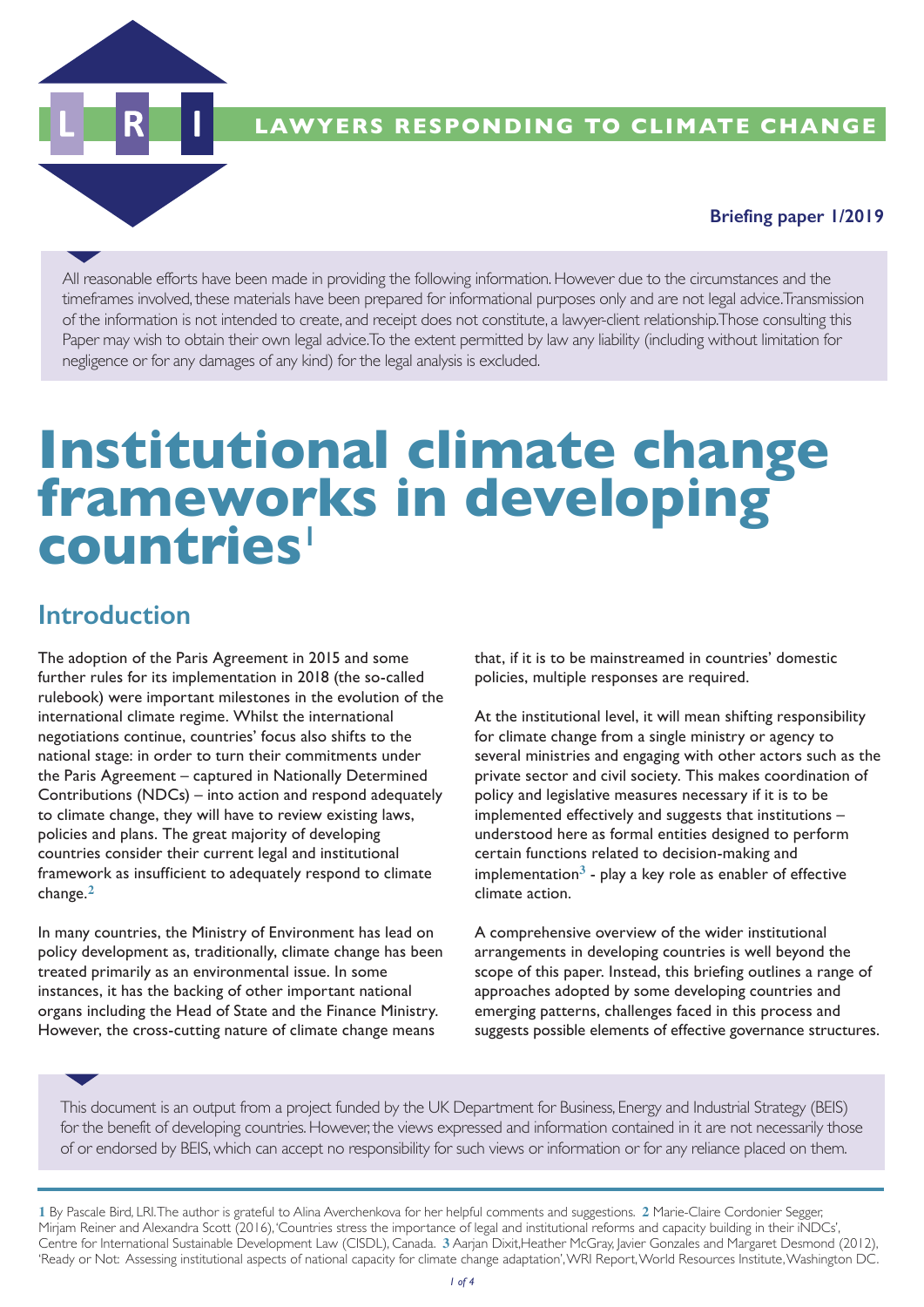## **What countries have done**

A number of middle-and low-income developing countries have adopted framework laws or policies that address governance and establish some institutional arrangements to drive climate change responses. Some of these laws and policies establish entirely new governance structures and bodies (e.g. Papua New Guinea Climate Change and Development Authority and National Climate Change Board), others expand or clarify the mandate of existing agencies to cover climate change-related policies.**4** For example, Mexico's Inter-Ministerial Commission on Climate Change, established in 2005, became embedded in its 2012 General law on Climate Change as the main body charged with formulating climate policies and coordinating action across the federal government. Lebanon's committee set up to coordinate the climate change agenda was entrusted with driving NDC implementation, promoting thereby continuity and efficiency of action.**5**

Similarly, Ethiopia's 2011 Climate-resilient Green Economy Strategy initially relied on existing institutions (Prime minister's Office, Ministry of Environment and Forest, Ethiopian Development Research Institute and relevant ministries) to minimize funding requirements and organisational reform, whilst providing that subsequent phases would strengthen institutions. Jordan's National Climate Change Policy and Sector Strategic Guidance Framework (2013-2020) envisages the establishment of a climate change unit within the Ministry of Environment, elaborating on the mandate of the existing National Climate Change Committee and making it more inclusive by involving representatives of local communities, gender and vulnerable groups, and the private sector.

Some countries' policies combine the two: they establish new institutions and strengthen the capacity of existing bodies. The Solomon Islands, for example, have established a National Climate Change Council to oversee the implementation, coordination, monitoring and evaluation of climate change policies, a Climate Change Working Group to provide inter-agency and stakeholder coordination for implementation and Thematic Working Groups to give technical and strategic support and advice. At the same time, they have strengthened the capacity of the Ministry of Environment, Climate Change, Disaster management and Meteorology as the government lead agency overseeing climate change, and have enhanced the role and capacity of the Environment and Conservation Standing Committee of Parliament to include climate change oversight.

Other countries have established institutional arrangements through executive orders. For example, Colombia (by Decree in 2016) set up the National Climate Change System of Colombia to coordinate mitigation and adaptation actions through collaboration between public, private and non-profit institutions. This System was intended to facilitate alignment of decision-making processes between the subnational and national levels. The Decree creates the Inter-sectorial Commission on Climate change to implement and coordinate efforts at the national level, and 'Nodos Regionales' or regional authorities for climate change to drive implementation at regional level. The 2016 Decree was followed by a 2018 Law establishing guidelines for the management of climate change in the decisions of all relevant national and sub-national agencies. The Law elaborates on the orientation and missions of the National Climate Change System and establishes the National Council on Climate Change as a permanent consultative organ to the Inter-sectorial Commission.

The Philippines was the first developing country to adopt a comprehensive framework legislation on climate change. The Climate Change Act (2009) established the Climate Change Commission as the lead policy-making body to coordinate, monitor and evaluate government programmes and action plans to ensure the mainstreaming of climate change into national, sectoral and development plans (s.4 of the Act). The Commission is chaired by the country's president and administratively located in the Office of the President. It consists of three other commissioners who must be climate change experts. It is assisted by an Advisory Board, made up of representatives from relevant government agencies, local government, academia, the private sector and civil society, as well as by the Climate Change Office, who is entrusted with the day-to-day running, and a panel of Technical Experts who provide scientific and technological advice. In addition, a Joint Congressional Oversight Committee monitors the Act's implementation.

An important part of the various governance arrangements to address climate change is the allocation of key functions such as policy formulation, coordination, mainstreaming climate change into national and sectoral development, implementation, monitoring and evaluation and oversight to different institutions. The particular setup varies from country to country and, in some cases, mandates are not very clearly defined and/or the same entity is tasked with more than one key function. Subject to this, however, there appears to be a general pattern emerging with up to five key functions:

| <b>General policy</b> | <b>Z</b> Coordination<br>& mainstreaming | <b>Implementation</b> | 4 Advice<br>and expertise | <b>b</b> Oversight,<br>monitoring & |
|-----------------------|------------------------------------------|-----------------------|---------------------------|-------------------------------------|
| formulation           | Coordinate policy                        | Oversee               | Advise on mitigation      | evaluation                          |
| Formulate &           | development and                          | (and in some cases    | and adaptation targets    | Monitor and assess                  |
| review plans,         | implementation                           | coordinate)           | and policy proposals;     | progress in                         |
| policies,             | horizontally and                         | implementation of     | assess progress with      | implementation of                   |
| strategies, and       | vertically; integrate                    | mitigation and        | implementation;           | mitigation and                      |
| laws:                 | climate change into                      | adaptation actions    | prepare progress          | adaptation actions;                 |
| Engage external       | existing                                 |                       | reports; carry out        | prepare and make                    |
| stakeholders          | development plans &                      |                       | scientific and            | public regular                      |
|                       | sectoral policies                        |                       | technological research    | progress reports                    |

**4** For an overview of different approaches to regulation of climate change taken in LDCs, see Nachmany et al (2017), 'Climate change legislation in the least developed countries' in Trends in climate change legislation, edited by A. Averchenkova, S. Fankhauser, M. Nachmany, Edward Elgar Publishing Ltd, Cheltenham, p.72. **5** E-Discussion on NDC Implementation – National Experiences in Preparing for NDC Implementation, UNDP, 2016.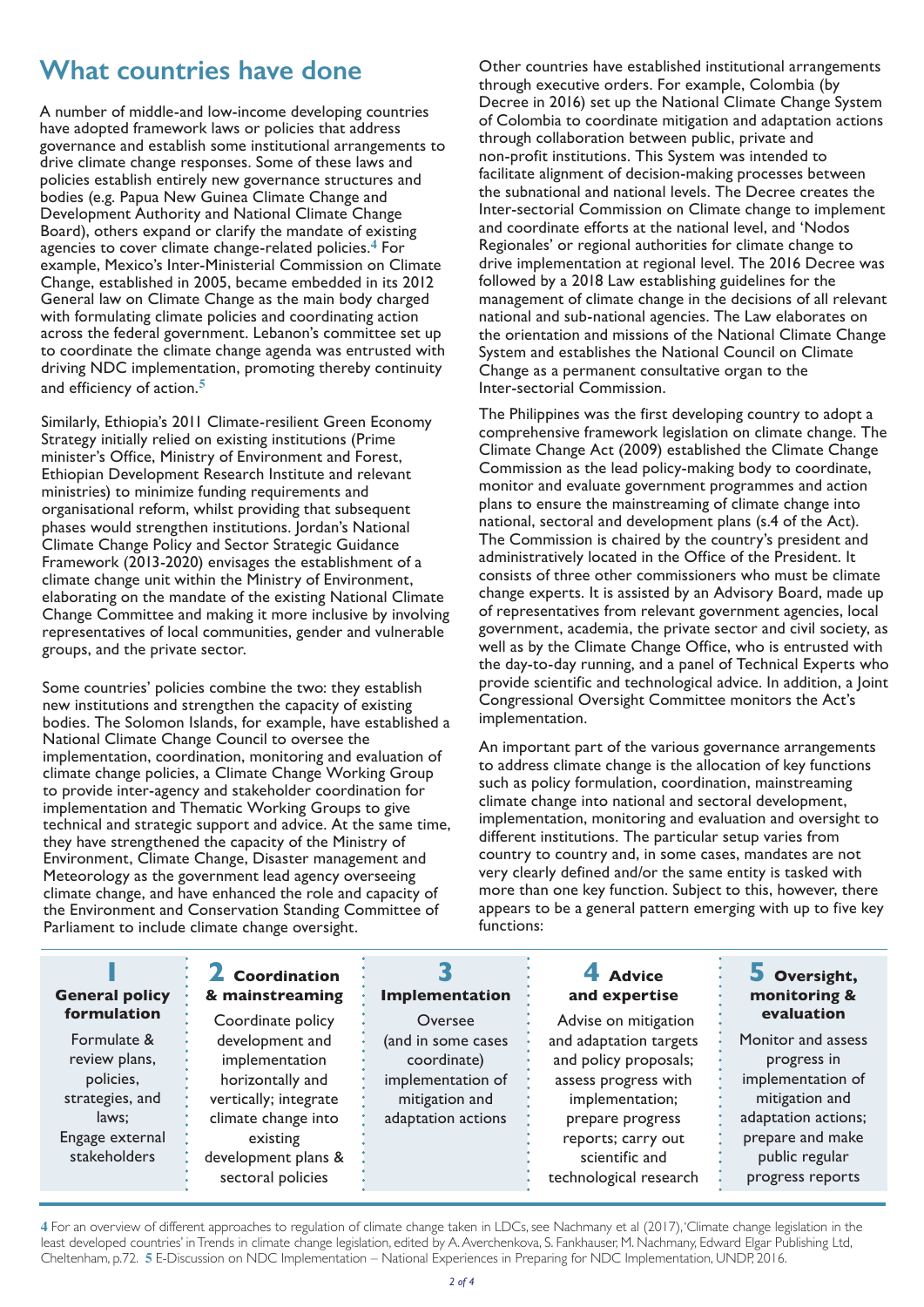**1** The institutional framework to address climate change normally includes a body whose main function will be to formulate the country's policies on climate change. This function will often fall with the Ministry of Environment or a new dedicated body set up within that Ministry. Its responsibilities might include developing and reviewing, in collaboration with other relevant government ministries and agencies, adaptation and mitigation policies, strategies and legislation, including low carbon development strategies and plans for building resilience to climate change and enhancing adaptive capacity.

**2** The coordination of policy development and implementation amongst relevant ministries and across sectoral agencies is another key function that is often assigned to a separate body (e.g. the Office of Environment and Emergency Management in the Federated States of Micronesia or the Pakistan Climate Change Council). It usually consists of representatives of ministries and in some cases, e.g. Kenya and Honduras, it is chaired by the head of state (giving it additional profile). Its duties tend to include coordination of different institutions and stakeholders, and mainstreaming and integrating climate change responses into development planning, sectoral policies and plans.

Integration of the regional and local levels is key to a coherent climate change response. Some countries address this by providing for vertical coordination mechanisms and municipal and local governance arrangements. The Ministry of Local Government in Uganda's National Climate Policy, for example, plays a key coordinating role in ensuring policy implementation at district level. Further, the governance arrangements put in place at the national level are replicated at the district level. In addition, some countries, such as Mexico, also include representatives of state and municipal governments into the national coordinating bodies on climate change.

**3** In many countries, the climate change coordinating body works with other institutions and government departments whose main responsibility is to oversee the implementation of climate change policies and actions (e.g. the Kenyan Climate Change Directorate, located within the Ministry of Environment and Natural Resources, or the Paraguay National Directorate on Climate Change). These can be new entities or existing government departments tasked to undertake additional duties and functions. In addition, in most cases, a climate change fund has been established as the national financial mechanism for climate change actions.

Several countries have also recognized the importance of engaging a broad range of stakeholders in formulating and implementing policies and regulations. They have therefore, formally included non-state actors in these bodies. Guatemala's National Council on Climate Change, for example, includes representatives of government agencies from national and sub-national levels, as well as civil society, indigenous peoples' organizations, private sector and academia. Others envisage their involvement in the relevant policies but do not formally integrate them in institutions (e.g. Zambia**6**).

**4** A number of institutional frameworks acknowledge the important role that consultative bodies can play in strategy formulation and policy evaluation through the provision of independent and expert advice and assessment. As a result, countries have set up institutions made up of technical experts to advise the relevant agencies in charge of designing policies (e.g. Swaziland National Climate Change Research Group). In general , it appears that their mandates are not always clearly defined and the extent to which government has to seek and consider their recommendations is also unclear.

**5** Finally, parliamentary oversight may ensure better accountability and effectiveness of the institutions tasked with implementing climate policy. Hence some climate change framework laws also envisage that the national authority on climate change reports regularly to parliament on the progress made in implementing policies and plans (e.g. Peru**7**).

## **Lessons learnt**

So far a limited number of developing countries have set up comprehensive institutional frameworks to address climate change, although many have embarked on this process. Whilst the particular setup adopted will be determined by each country's own dynamics, including its sociopolitical situation, resource and capacity constraints, and no single configuration will work in every context, some initial observations can be made:

Leadership and a strong commitment at the highest level of government are key enablers of climate action. Having the head of state chair the lead policy and coordination institution will increase its status and can help drive strategy and build momentum. It will not of itself, however, necessarily translate into political will to implement climate change action.**8** If there are competing and conflicting priorities at play (e.g. dependency on fossil fuels) climate change related programmes may be side-lined.

Climate change requires short, medium and long-term responses. The latter can be frustrated by changes in political direction which result in restructuring and realignment of key agencies with climate change no longer being viewed as a priority, as has been the case, for example, in Mozambique**9** . Continuity and stability are an essential part of the process. One approach is to include institutional design features that help insulate implementation from vested political and economic interests, such as a requirement to consult with other agencies and stakeholders.**10** Independent advisory bodies, by introducing long-term perspectives and providing non-partisan technical advice, can also help promote continuity.

Engaging relevant ministries, agencies and subnational authorities in policy development and implementation, giving them a degree of ownership in subsequent climate action and emphasizing its co-benefits, will promote buy-in. Consulting and engaging with stakeholders outside

**6** Zambia National Policy on Climate Change 2016. This and other laws and policies referred to in this briefing can be accessed via the Climate Change Laws of the World database, Grantham Research Institute on Climate Change and the Environment (http://www.lse.ac.uk/GranthamInstitute/climate-change-laws-of-theworld/). 7 Jose Pinto-Bazurco (2018), Peru passes new framework climate change law: top nine developments, Sabin Center for Climate Change Law, Columbia Law School. **8** Martin Oulu (2014), Climate Change Governance: Emerging Legal and Institutional Frameworks for Developing Countries, In: Leal Filho W. (eds) Handbook of Climate Change Adaptation. Springer, Berlin, Heidelberg. **9** R. Hunter et al (2017), Problems and solutions for climate change resilience and adaptation in Mozambique, African Climate and Development Initiative, Cape Town University and E. Mondlane University, Maputo. **10** M. Oulu, p.231.